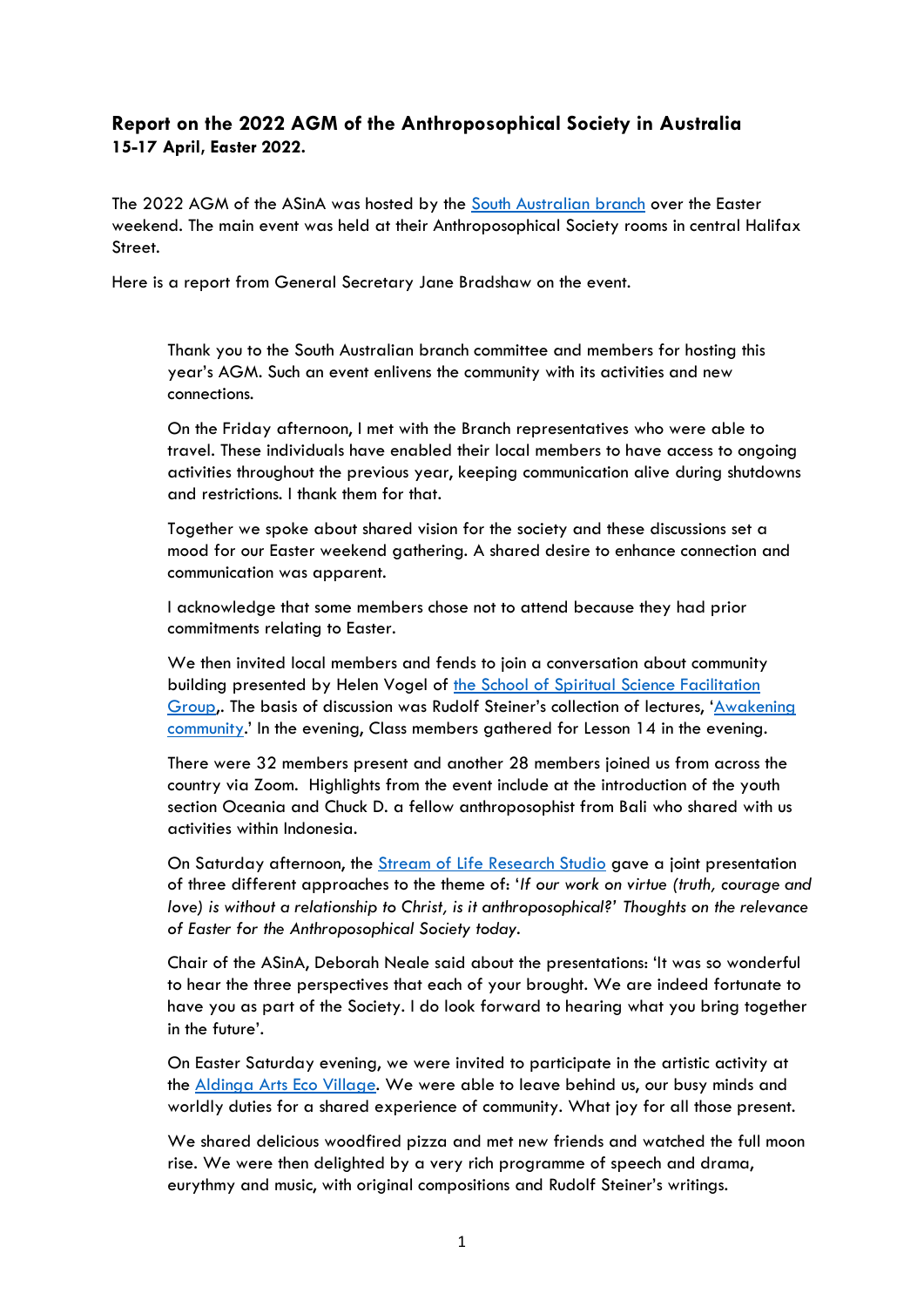Deep gratitude to the artists for taking on the theme of *Courage, Love and Truth.*

All pieces spoken and performed in a way, fully available for imaginative experience for anthroposophist and guests alike.

On Easter Sunday, some members attended the Christian Community Church at Mount Barker and in the afternoon, we met again at Halifax St to share our imaginations of Easter, led by Barry Dale.

It is with deep gratitude to all participants that I share some reflections (below) from participants at the South Australian AGM.

## **Jane Bradshaw.**

## **Other reflections**

*'A comment regarding the cultural circle-each study group could perhaps plant trees in their own areas to facilitate healing of the land'.* 

*'By doing the inner work we bring love into one's heart to find the balance of God in the centre.'* Jules - Northern Territory

*'I find it wonderful that the Easter Sunday discussion lighted on the very present perception of aboriginal presence worldview and spirituality. I say very present perception because it is the challenge of our consciousness as anthroposophist's living in Australia. The fact that members of this conference were inspired to build such a conversation in the light of anthroposophy is heartening.'* Philippa - South Australia

*'So good to have a larger and enthusiastic happening in Adelaide again. I feel more in touch after a long time a good variety of activities a chance to meet other Anthroposophists from other states. To have large round circle discussion, to share wonderful food, all this to me for me a real Easter experience'.* Jenny - South Australia

*During the recent AGM held in Adelaide I became aware of a difference between an internal process, that which awakens something within me, and the things I take on intellectually. The wisdom that has lived in me and changed me, for a moment or for ever, is not the same as wise words that live in my head that I can bring out to show others.* 

*Why is of interest to me. Much of the work that I do is with men, boys and families who have no or very little relationship with the Spiritual. In many cases, because of past trauma, there is a listening that is ready to reject any suggestion that there's something other than what is tangibly sense perceptible. To others who do have a sense of spirit, it is perceived as an undefinable entity, everything in spirit is called spirit, there are no angels, nor the dead and the heavens are filled with lifeless burning stars.*

*For me, taking Anthroposophy into this world is to have a profound and deep listening to what another person is sharing, and allowing the wisdom of Anthroposophy to meet the inquiry.* 

*Through allowing Steiner's (and other beings of wisdom) words to move something deep within me and to hold that till I find my own meaning of this wisdom allows me a possibility to meet another person in an open-hearted way. In the stillness of that listening a bridge of who I have become meets with another being in a friendly exploration of what is possible in the world of imagination, and in some way we each plant seeds of each other in each other.*